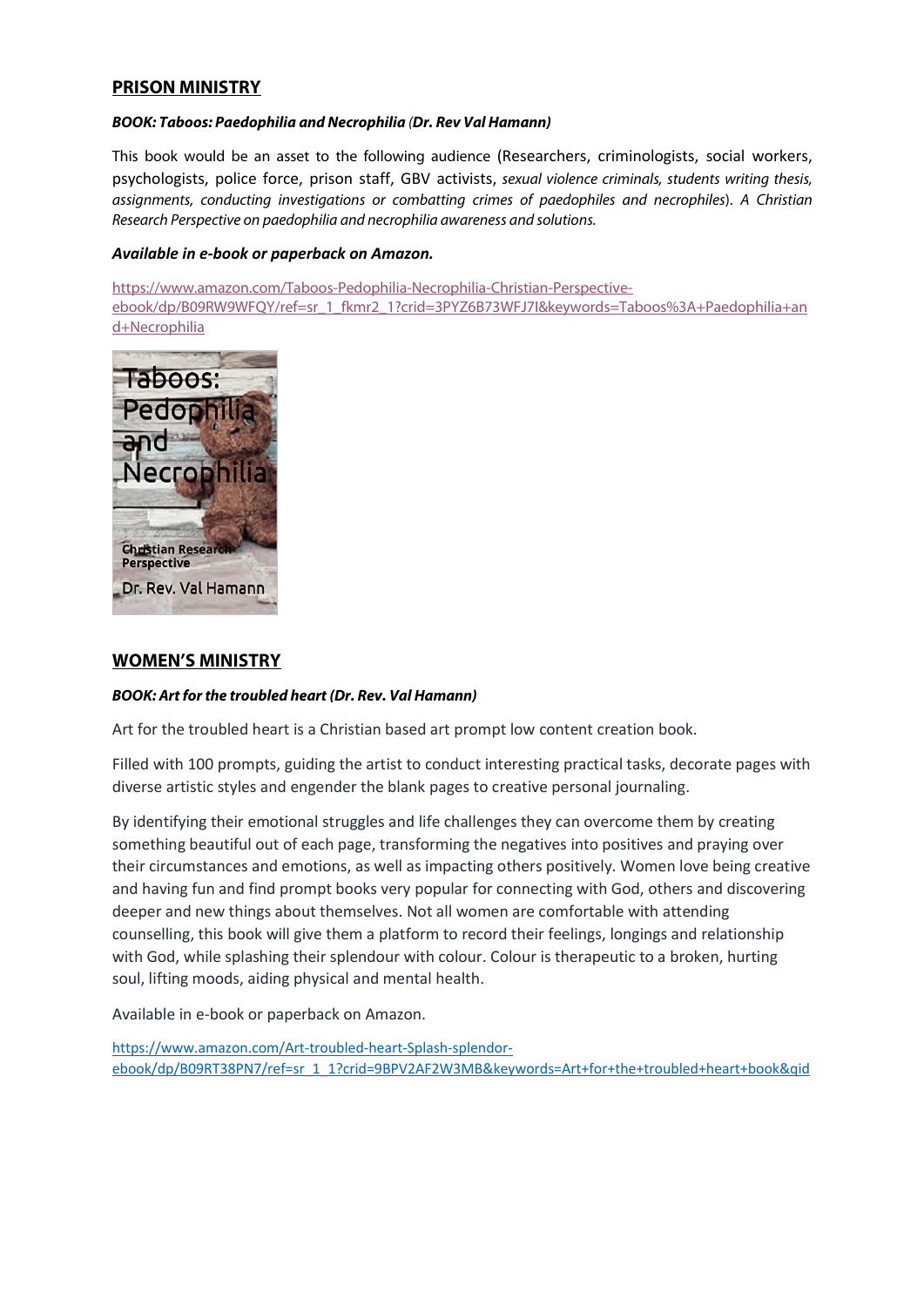

## **VALERIE'S INTERVENTION PROGRAMS**

## **WOMEN'S MINISTRY COURSES**

## *1. Art for the troubled heart*

One day a week, for 16 weeks (2.5 Hours per class) purchase book and bring own art supplies.

## *2. Vision board with a twist*

One half day course, bring fancy nick-knacks and tic-tacks to make a decorative colourful vision board. Other stationary will be provided.

## *3. Anger and forgiveness*

One full day course, bring notebook and pen. Other stationary and class notes will be provided.

## *4. The role of women in church*

One day a week, four weeks in a row. Participant must purchase book and bring notebook and pen.

## *5. Cake with the King!*

**This course can be run over four weeks,** with refreshments and cake included. Venue and other meals must be provided by the hosting church, as well as travel costs for our 7 facilitators, assistants.

*Minimum 12 participants, (4 participants per table x 4 table) Maximum participants(5 participants per table x 5 tables = 25). Plus our facilitators and assistants. It is always a blessing to add 1 or 2 female musicians to join.*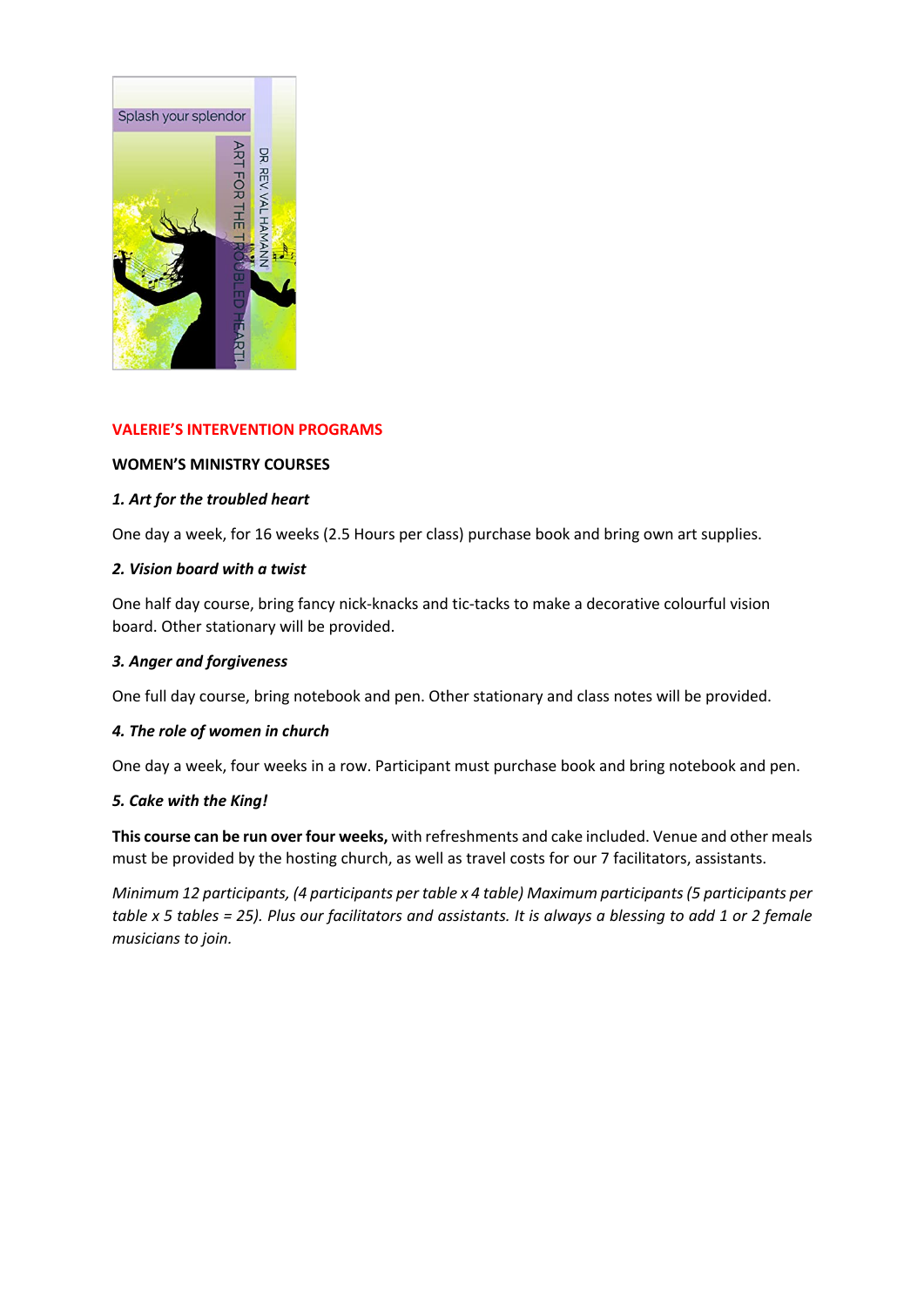### **MEN AND WOMEN MINISTRY**

## *1. Divorce Recovery Intervention Program*

One day a week, for six weeks in a row. Participants to bring notebooks and pens. Other stationary and class notes will be provided.

Must provide venue, where confidentiality in group counselling can be exercised.

### *2. Group Counselling Sessions*

Once a week, for six / eight weeks, one and half hour sessions, group counselling for whichever need required. Must provide venue, where confidentiality in group counselling can be exercised.

### **LECTURES**

## *1. Spiritual Growth Course*

One day a week, six weeks in a row, one and half hour lectures. Participant must be committed to doing research and necessary assignments.

### *2. Paedophilia / Necrophilia*

One and half hour lecture with coffee / tea break. Participant to purchase book. Bring notebook and pen.

#### *3. Overcoming rejection and embracing self-esteem*

One half day course / lecture, bring notebook and pen. Other stationary and class notes will be provided.